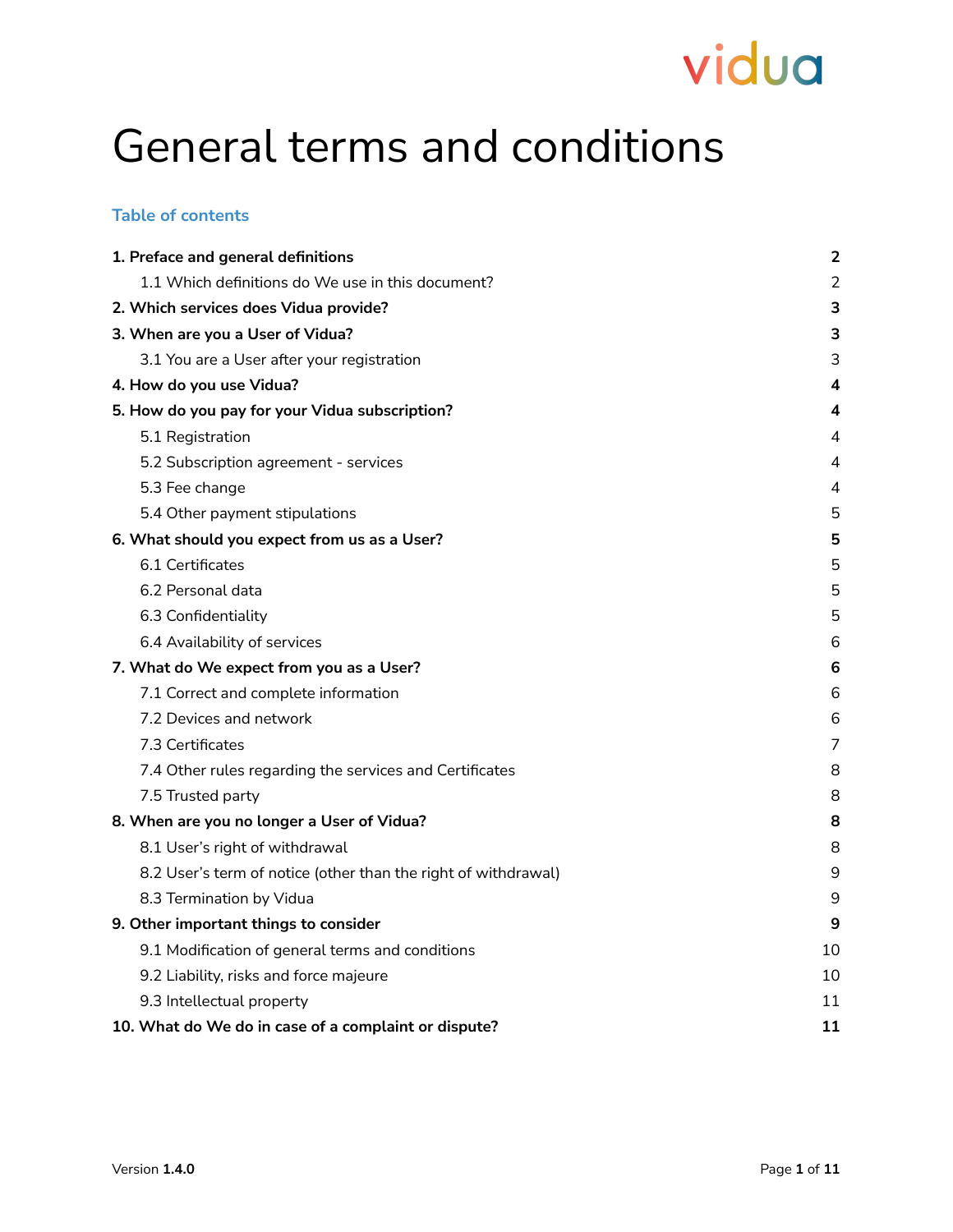

## <span id="page-1-0"></span>1. Preface and general definitions

These are the terms and conditions of Vidua. Vidua a brand name and trademark owned by Cleverbase ID B.V. Cleverbase ID B.V. (hereinafter: **Vidua** or **We**) is an ETSI/eIDAS accredited Qualified Trust Service Provider under supervision of the Radiocommunications Agency. We are established at Maanweg 174, 2516 AB The Hague end registered at the Chamber of Commerce (Kamer van Koophandel) under number 67419925. Vidua also is the brand under which We deliver our services to you as a user.

Vidua creates and maintains a platform for digitalization of internal and external business operations. With Vidua you can log in securely, and in the future, securely store, sign and exchange formal information. This is easily done with a pin code via your own phone.

## <span id="page-1-1"></span>1.1 Which definitions do We use in this document?

Terms and definitions sometimes contain terms that may not be easily understood by everyone. Because We think it's important that our terms and conditions are understandable for anyone, We will explain the most important concepts first.

**Subscriber**: a natural person or legal entity who is part of an agreement with Vidua. The subscriber enters into an agreement with Vidua on behalf of one or more Certificate Holders. At the domain Citizen, subscribers and Certificate Holders are always the same party.

**Terms and conditions**: the arrangements described in this document, that apply to all the services provided by Vidua.

**Certificate**: an electronic confirmation that connects data for verifying an electronic signature to a particular person and confirms that person's identity.

**Certificate Holder**: an entity which will be identified in a certificate if the holder 's identity is confirmed by Vidua. The Certificate Holder will be a natural person, if the Certificates are personalized.

#### **Cleverbase**:

**Digital Identity**: also known as an electronic identity; the electronic data that, through combination with or logical connection to other electronic details, serve as a unique personal reference to the owner's identity.

**User**: also known as end-user. A natural or legal person who is in possession of a Vidua certificate, but can not issue Certificates themselves.

**PKIoverheid**: the Public Key Infrastructure (PKI) provided by the Dutch government, which serves to issue and manage electronic Certificates.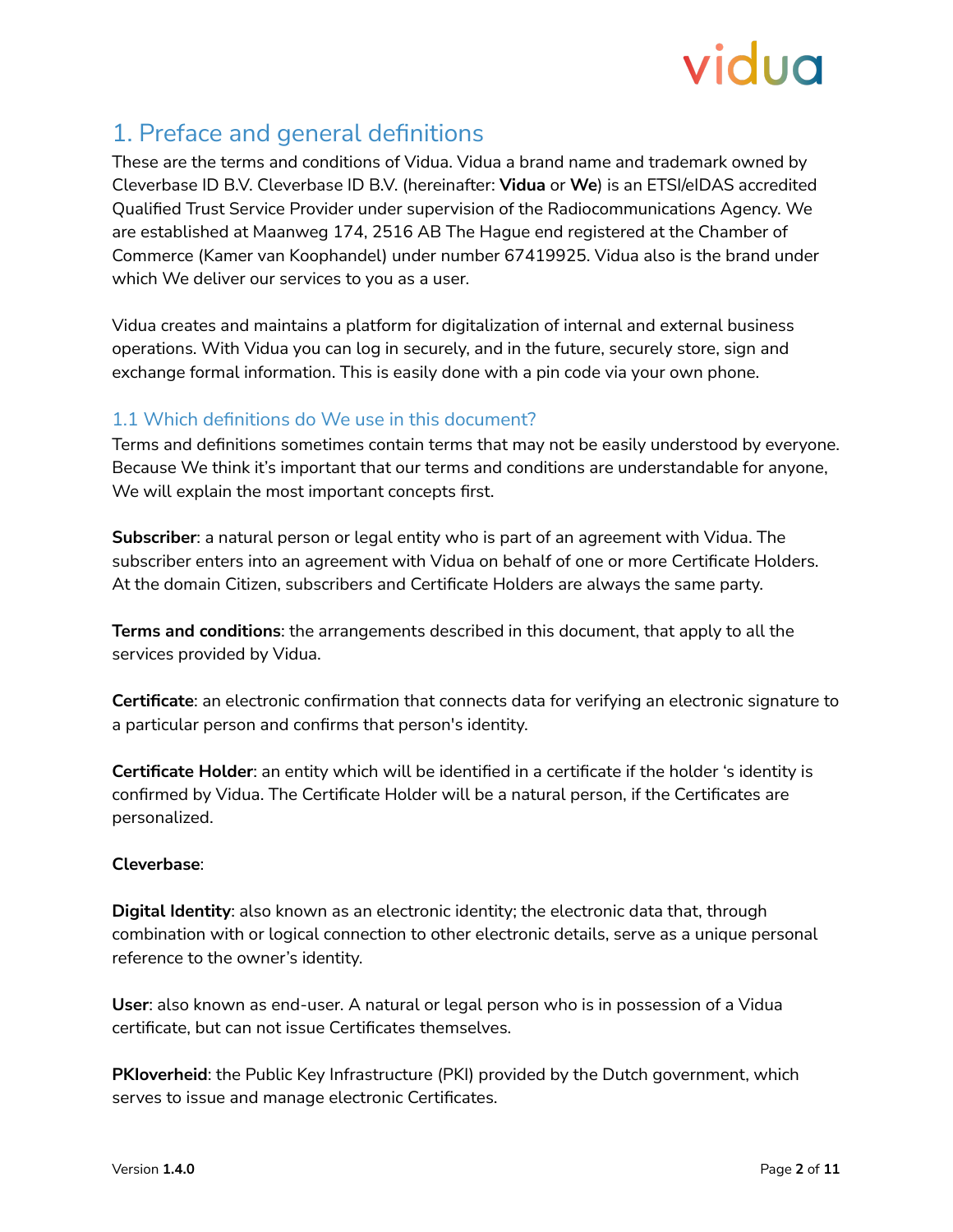

**Trust Service Provider or TSP**: a natural or legal person who issues Certificates, and provides other services regarding electronic signatures. A TSP's main purpose is to provide Certificates and key information. A TSP will also be ultimately responsible for the delivery of the certification services. Cleverbase is a Trust Service Provider acting under the name Vidua.

**Trusting Party**: any natural or legal person who receives a certificate and/or acts in reliance on that certificate.

**Vidua**: Accredited QTSP Cleverbase ID B.V. who provides services to the User under the brand name and trademark Vidua, located at Maanweg 174, 2516 AB, The Hague and registered with the Dutch Chamber of Commerce (KvK) under number 67419925.

## <span id="page-2-0"></span>2. Which services does Vidua provide?

Vidua provides services under the brand name Vidua related to issuance, management and verification of Certificates, information and communication according to identity and trust for PKIoverheid.

Vidua's services for secure login are made possible with Certificates in accordance with national and international law (the PKI system of the Dutch government, and the European EIDAS legislation).

In order to use these services, you must first be registered as an User. After registration you will be able to use our services. We differentiate between free services and paid services. Paid services are offered with an annual subscription. As a subscriber, you will conclude a separate subscription agreement with Vidua.

## <span id="page-2-1"></span>3. When are you a User of Vidua?

#### <span id="page-2-2"></span>3.1 You are a User after your registration

You are a User of Vidua upon completion of the registration process, either through the app or by visiting the Vidua office. Your registration is complete once the Vidua staff has approved your application. The obligations of you as a User are described in these general terms and conditions. For example: providing correct and accurate data, or normal use of the platform and the services of Vidua.

For registering as a User, in some cases you may be required to pay a one-off administration fee. For more information, see paragraph 5.1.

## <span id="page-2-3"></span>4. How do you use Vidua?

After you have registered as a User of Vidua, you can start using our services for free, unless it is explicitly mentioned that payment is required for the use of said service. If it concerns a paid service, you will first need to sign an agreement with Vidua.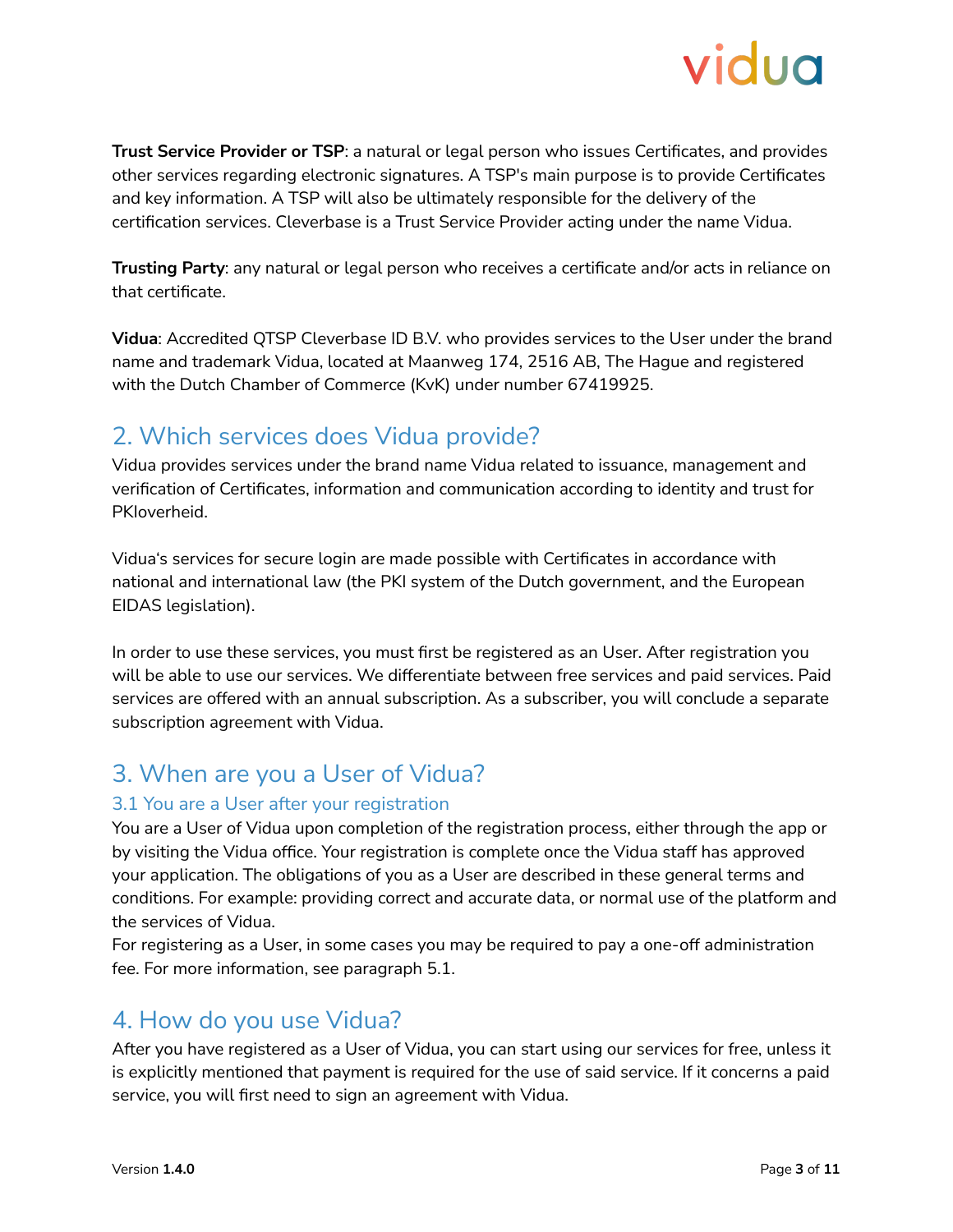The content of the service, the way you should use the service and, if applicable, the fees for the service are described in the specific subscription agreement. If there are costs associated with the usage of a service, you will have to pay the cost in advance. The subscription agreement starts when you as a User expressly declare that you wish to purchase the service offered by Vidua.

You will enter the subscription agreement for the duration of one year. See paragraph 8 for further information regarding the subscription agreement.

## <span id="page-3-0"></span>5. How do you pay for your Vidua subscription?

Vidua uses the following payment procedures and methods.

### <span id="page-3-1"></span>5.1 Registration

To become a subscriber with Vidua, you must first make sure that you are registered. Vidua may charge costs for registration. You must pay these costs in the manner Viduas determines. Vidua will inform you of this prior to registration.

### <span id="page-3-2"></span>5.2 Subscription agreement - services

From the moment you start using the service and thus have entered into the subscription agreement, the subscription period of one year starts. After that, this subscription agreement automatically and tacitly converts to a subscription agreement for an indefinite period. See paragraph 8 for the different notice periods of these subscription agreements. The fee amount is included in the subscription agreement for the specific service.

If applicable, the fee that you have to pay for the purchased service is an advance payment which Vidua will collect annually by direct debit or other agreed payment method.

#### <span id="page-3-3"></span>5.3 Fee change

Vidua may change the rates for the various subscription services during the term of the subscription agreement once per calendar year. As a subscriber, you will be informed by Vidua about any changes, no later than three months before the rate change takes place. If you do not agree with the rate increase, you have to inform Vidua at least one month before the rate change will take place. The termination will then take place when the rate change occurs.

#### <span id="page-3-4"></span>5.4 Other payment stipulations

All taxes, impositions, and such - under whatever name and imposed by whomever - which is related to the relationship between you as a subscriber and Vidua are at the expense of the subscriber, unless otherwise agreed in writing or a provision of mandatory law regulation.

If you, as a subscriber, fail to settle a claim after a reminder or notice of default, Vidua has the right to suspend the services until all outstanding claims of obligations have been done. Vidua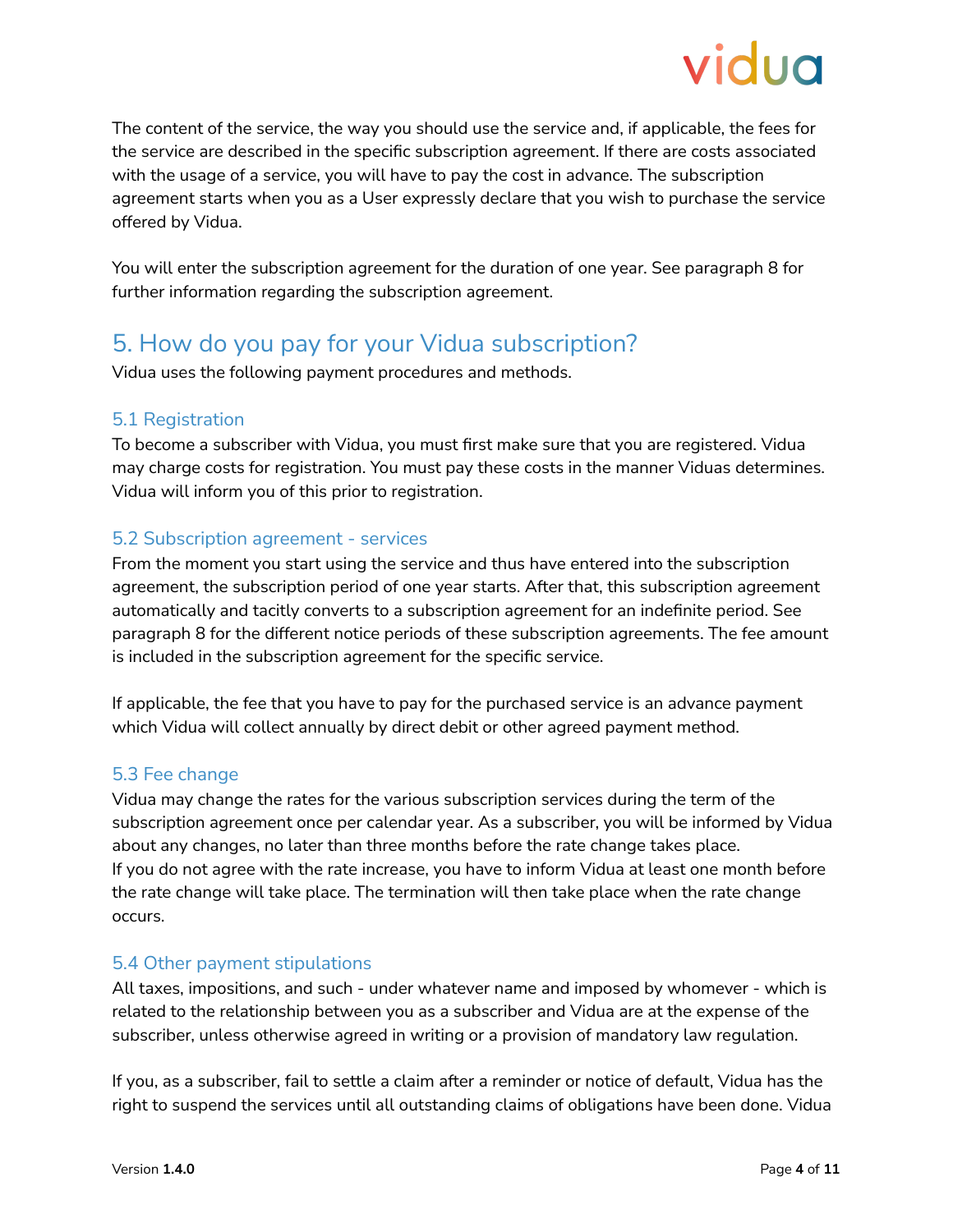

shall then also have the right to hand over the claim. All costs incurred by Vidua for this purpose, such as: collection and administration costs, judicial or extrajudicial costs, and costs to be made for legal assistance and legal advice, shall in that case be at your expense as subscriber.

## <span id="page-4-0"></span>6. What should you expect from us as a User?

You can expect several things from us as a User of Vidua. Most importantly, these things include, or are related to, the issuance and management of Certificates, the way personal data is handled, confidentiality and the availability of our services.

#### <span id="page-4-1"></span>6.1 Certificates

Vidua uses Certificates for creating electronic signatures and login. For each person, Vidua creates one or more Certificates. The Dutch government and the European Union impose strict rules on the issuance of Certificates. This entails obligations both for us as Vidua and for you as a user.

#### <span id="page-4-2"></span>6.2 Personal data

As far as Vidua processes personal data, it processes them for the User. The purpose of processing of the personal data by Vidua is to execute the registration or subscription agreement with the User. Moreover, Vidua will comply with the applicable laws and regulations regarding privacy. In doing so, Vidua acts as set out in the privacy statement, which can be consulted via: <https://cleverbase.com/privacy-statement/>.

Without permission of the User, Vidua will not provide any information or personal data to third parties, unless Vidua is obliged to do so by a court of law due to a statutory obligation.

## <span id="page-4-3"></span>6.3 Confidentiality

Vidua undertakes to keep secret all information provided by you, the User. Only if Vidua is obliged by law or by a court of law to share this information, then We are no longer obliged to keep this information secret. Vidua also makes an exception to the secrecy obligation if the information is important to Vidua in the conduct or outcome of legal proceedings, including the disciplinary judge, criminal judge or civil judge.

#### <span id="page-4-4"></span>6.4 Availability of services

Vidua will do what is commercially reasonable to ensure optimal availability and access to its services. However, Vidua does not guarantee that these services will be continuously available, accessible and error-free.

As Vidua, We will endeavour to take the necessary measures to ensure that the use and availability of our services, online applications and other applications as much as possible can be guaranteed.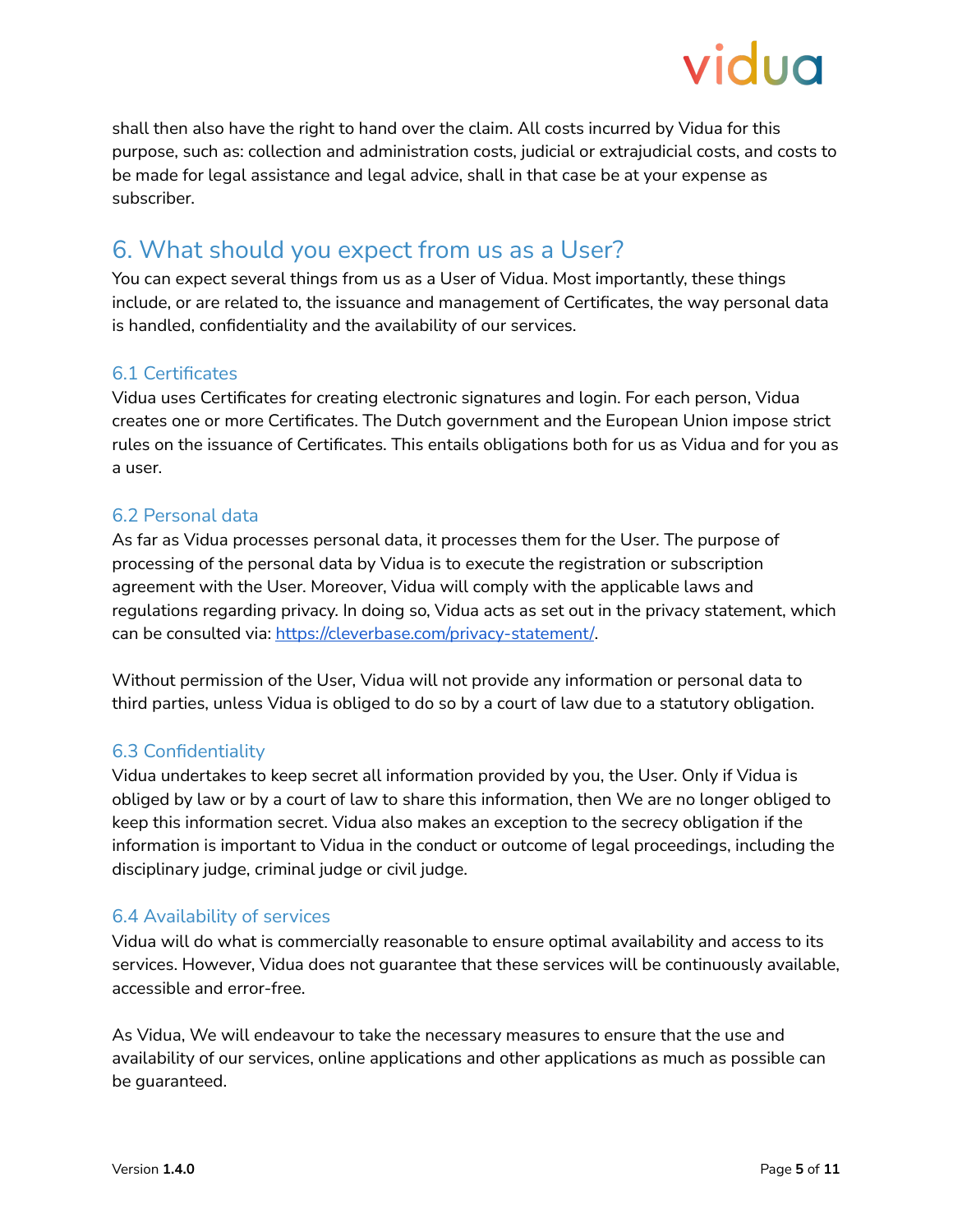In order to guarantee the use and availability as much as reasonable, Vidua will (temporarily) block or deactivate the services, online applications and other applications, or limit their use. In case this is necessary from time to time to perform preventive or regular maintenance or upgrades.

Vidua may also (temporarily) block the use and availability or disable it, if there is an actual or suspected security breach, or another emergency situation. In all these cases, you as the User have no right to claim damages from Vidua.

The certificate status information will never be unreachable for more than four hours in a row. The certificate status information will also be available after the expiration of the certificate validity period for a period that is consistent with the laws and regulations governing Certificates. Vidua has a termination plan to meet this obligation.

## <span id="page-5-0"></span>7. What do We expect from you as a User?

In addition to what We have already described under "How do you use Vidua?" - We would like to mention a few more agreements in which We indicate what We expect from you as a User.

## <span id="page-5-1"></span>7.1 Correct and complete information

As a User, you guarantee the correctness and completeness of the information provided by you or on your behalf as User to Vidua. This applies at all times, i.e. during registration as well as during the use of the service(s). If it is the case that certain information is incorrect or incomplete, Vidua has the right to change the information. Vidua has the right to withdraw your registration as a User or to stop or change the supply of services. Vidua may at its own discretion determine which of the before mentioned measures in this case. Vidua will determine this in all reasonableness.

## <span id="page-5-2"></span>7.2 Devices and network

You are responsible for the appropriateness of your devices (such as cell phone, tablet, PC and laptop), software (up-to-date virus software, operating programs and other security measures), websites, data files and network (connections) to be able to use the Vidua services. In order to use Vidua, it is necessary for you to have a sufficiently modern mobile smartphone and corresponding operating system.

Vidua may make demands on the User for the proper execution of its services. The Users are responsible for the control and security procedures of the devices, software, websites, etc. used by them.

#### <span id="page-5-3"></span>7.3 Certificates

Vidua builds and manages a platform for digitalization of internal and external business operations. This enables you as a User to log in securely and in the future to store, sign and exchange formal information and exchange it. The underlying technology for this service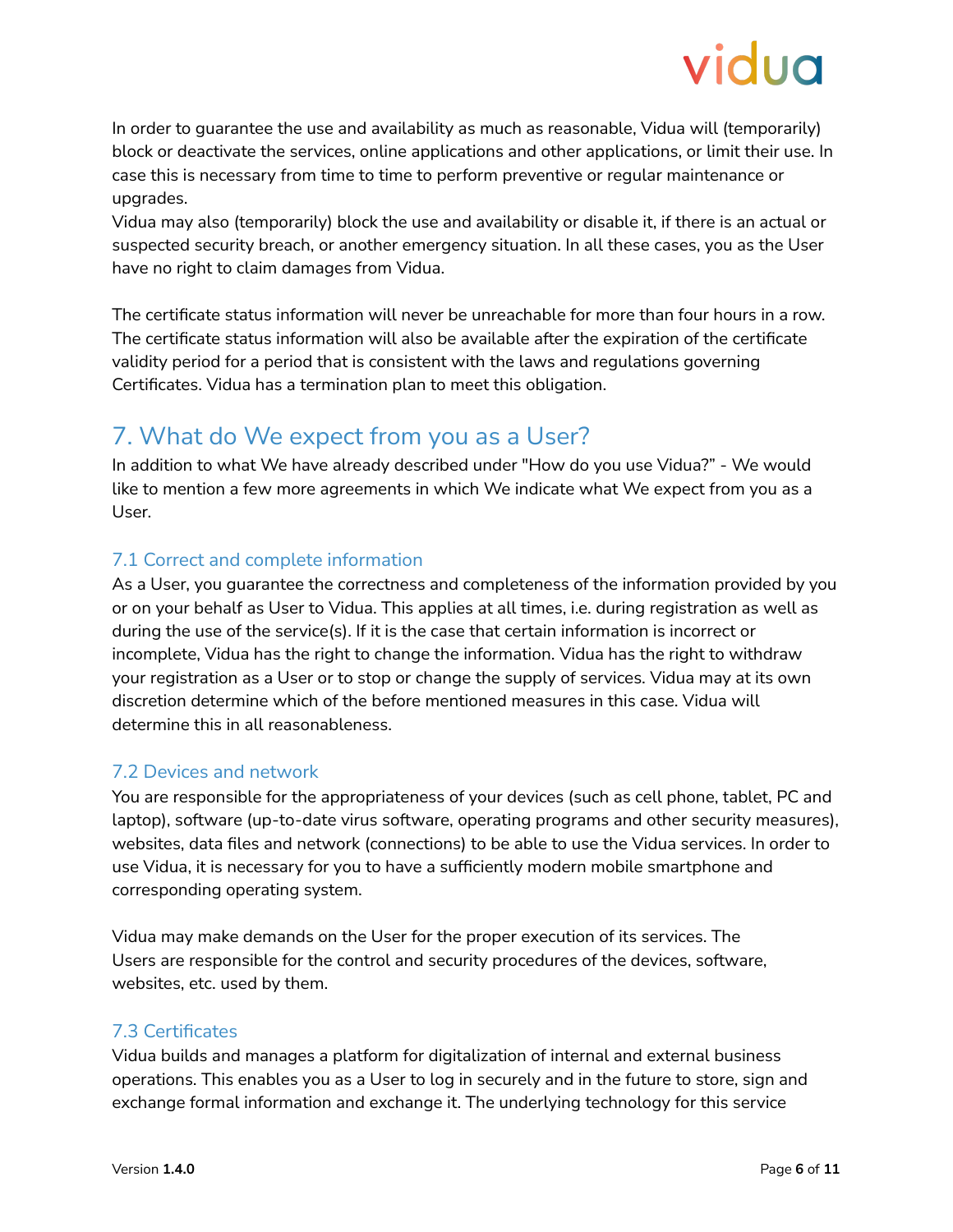consists of Certificates. If Vidua requests it, the Certificate Holder will provide all the information necessary to execute the certificate service. The Certificate Holder will provide documentary evidence in support of this information within fourteen days.

If any information in the certificate is incorrect or is no longer correct because of a change, the Certificate Holder shall immediately inform Vidua of this situation. After expiration of the validity of the certificate, the certificate can no longer be used. As Certificate Holder, you are responsible for the timely renewal of Certificates. As a Certificate Holder cannot derive any rights from an internal policy, Vidua will inform the Certificate Holder about the expiration of the certificate at the end of the validity period. You are also responsible for emergency replacement if the key material is compromised or some other calamity occurs.

A certificate is issued for a predetermined purpose. As a Certificate Holder you may not use the certificate for another purpose than that for which it was issued.

The Certificate Holder prevents unauthorized use of the certificate. This implies that the Certificate Holder takes reasonable measures to ensure the confidentiality of the PIN, including at least: preventing someone else from viewing the entry of the PIN code, not writing down the PIN code, and not providing the PIN code to another person.

You, as the Certificate Holder, will withdraw the certificate as soon as possible if:

- a) the key material has possibly been compromised,
- b) the PIN code may have been compromised,
- c) you no longer have access to the key material yourself (for example: you lost your cell phone,
- d) the information in the certificate is not or no longer correct, or
- e) there is any other reason that justifies a revocation of the certificate.

After one of the above situations under a to e has occurred, as a Certificate Holder ensures that you immediately cease using the relevant key. The Certificate Holder will prevent unauthorized use of the certificate.

## <span id="page-6-0"></span>7.4 Other rules regarding the services and Certificates

The User/Certificate Holder will ensure that there will be no improper or illegitimate use of the services or Certificates. In any case, they will ensure that no action is taken in violation of the law or regulations, that no one is involved in committing criminal offences, and that no one is damaging the reputation or integrity of Vidua.

Furthermore, a certificate is not designated as an identity document in the Dutch Compulsory Identification Act (Wid) and therefore it can not be used to identify persons in cases where the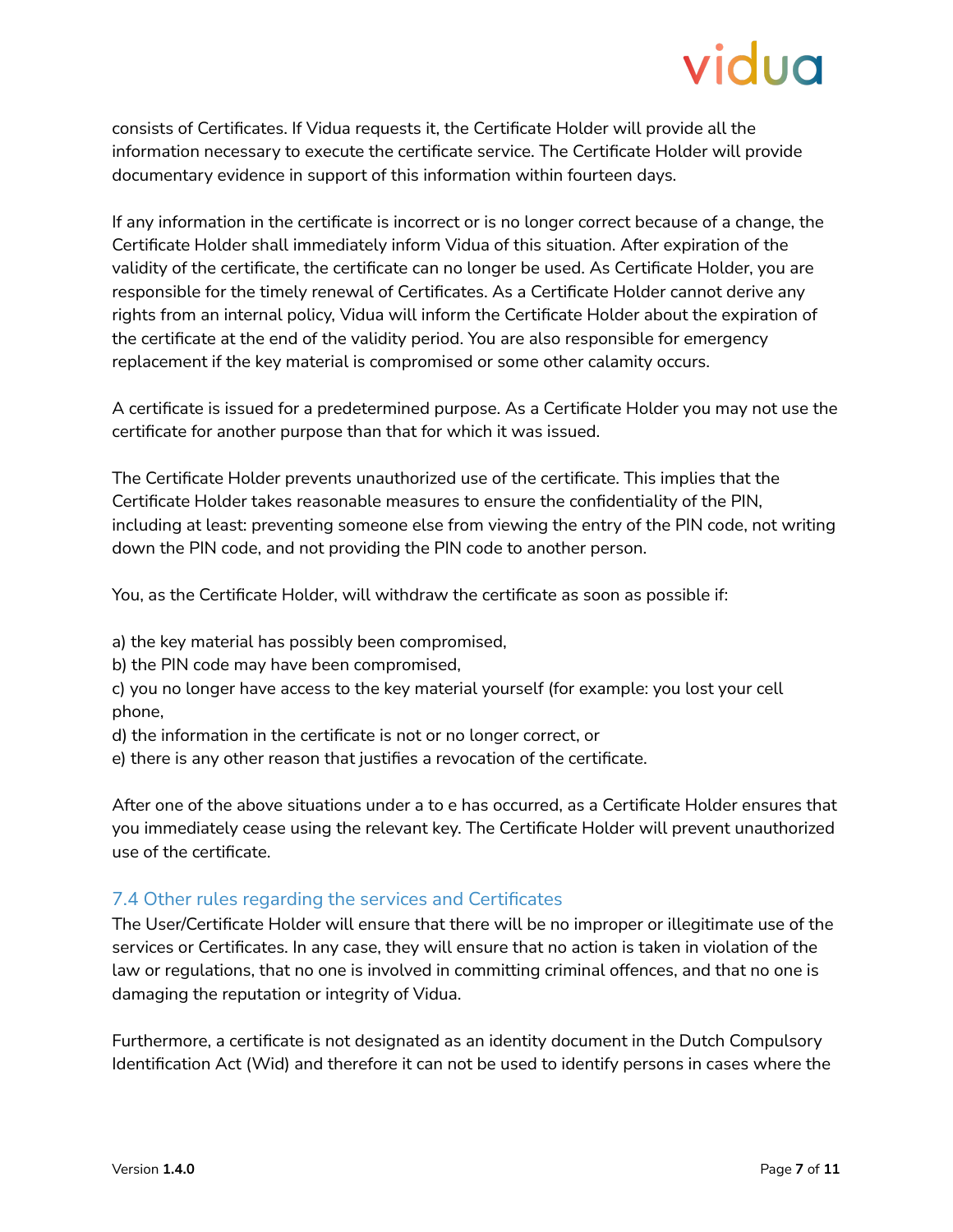

law requires that the identity of the person in question is known and is established by means of a document designated in the Compulsory Identification Act (Wet op de identificatieplicht). Perhaps superfluously, it follows that a certificate may not be used in the provision of government services where the law requires the identity of persons with a document designated in the Dutch Compulsory Identification Act.

The User's rights under these general terms and conditions are non-transferable.

### <span id="page-7-0"></span>7.5 Trusted party

The trusted party is the recipient of the message that is provided with the certificate. He is expected to check the validity of all Certificates used. If the trusted party requests the status of a certificate, then it will have to verify the electronic signature and the associated certification path. For this check, he can request the crl of Vidua (trademark of Cleverbase) on <https://pki.cleverbase.com/cleverbase3c.crl> or perform an OCSP status check. See paragraph 4.10 of the Certification Practice Statement for a further explanation of retrieving the certificate status.

Furthermore, it is recommended that the relying party is aware of the limitations of the use of the certificate, as can be derived from the certificate itself and from the Terms and Conditions.

## <span id="page-7-1"></span>8. When are you no longer a User of Vidua?

You may decide to no longer be a User of Vidua. The services you are using from Vidua and for which you have entered into a subscription agreement with us can be terminated. You must submit your termination to us by email or in writing.

#### <span id="page-7-2"></span>8.1 User's right of withdrawal

After you've become a User of Vidua, you have the opportunity to revoke your registration as a user in the first 14 days after your registration. Furthermore, if you have indicated and explicitly declared that you would like to purchase a subscription service from Vidua, you also have a right to withdraw within 14 days. When purchasing both the registration and the subscription service as a User, you explicitly declare that you want Vidua to immediately start fulfilling the registration as a subscription service. In doing so, you, as a User, also declare that you now waive your right of termination as soon as Vidua has fulfilled the agreement.

If, as a User, you utilise your 14-day right of withdrawal, We as Vidua refund the administration costs for registering as a User. After using your right of withdrawal for a subscription service, Vidua will charge the annual subscription fee for the period of 14 days. Vidua also reserves the right to charge variable costs in case you do not have made normal use of the registration or services of Vidua. This includes, for example, excessive use of the platform and/or the services of Vidua, which could cause our network or platform to become overloaded, or in case We can offer less service and quality to other Users because of the overload.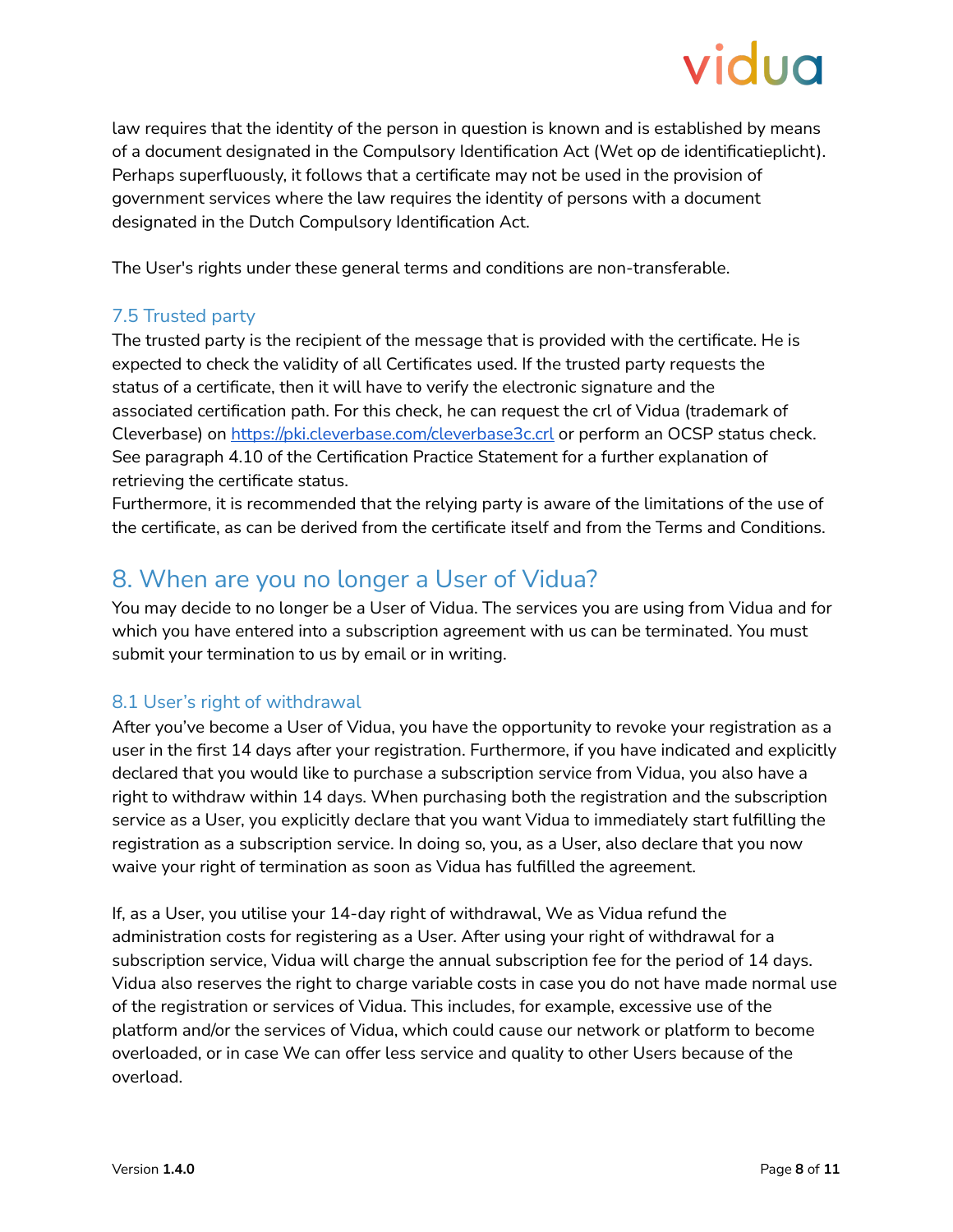## <span id="page-8-0"></span>8.2 User's term of notice (other than the right of withdrawal)

In case you are a User of Vidua, you must take into account the following termination procedure: after We have received your termination request and this has been confirmed by Vidua by email, the subscription agreement will be terminated within one month after you have received the confirmation from us. Any amounts paid in advance will be charged and, if applicable, settled and refunded according to the period used.

### <span id="page-8-1"></span>8.3 Termination by Vidua

Vidua is entitled to discontinue service with the User when any of the following situations occur:

- if you fail to fulfill your obligations under the subscription agreement(s);
- if you have provided incorrect or incomplete information;
- if you as a User misused the services provided to you by Vidua;
- if you committed criminal or unlawful acts through the services of Vidua;

- if the manner in which you use the services of Vidua may lead to disruptions, disabling or limiting the availability or access of the Vidua services, or that Vidua might suffer damage as a result.

If a certificate is revoked by Vidua or by PKIoverheid, then your subscription agreement as a User with Vidua will continue to exist.

In certain situations you will no longer be a User of Vidua, due to circumstances on the part of Vidua. This is in the event that Vidua stops providing its services due to changes in laws or regulations, or in case there are technical or business reasons.

## <span id="page-8-2"></span>9. Other important things to consider

Here are some general conditions discussed that you, as a User of Vidua, should also take into account:

#### <span id="page-8-3"></span>9.1 Modification of general terms and conditions

Vidua may be required to change its services or parts of its services due to new laws or regulations. If Vidua has to make this change to its services or other significant changes to its general terms and conditions, We will inform you as a User in advance via the website [www.vidua.nl](http://www.vidua.nl/). These changes will then apply with effect from 30 calendar days after Vidua has informed you.

Vidua also reserves the right to make changes or adjustments to the Terms and Conditions. If We decide to make such significant changes or additions, We will inform you as User in advance via the website [www.vidua.nl](http://www.vidua.nl/). This amendment will then apply with effect from 30 calendar days after notification to you as a User, for all the current subscription agreements and for all the services still purchased by you.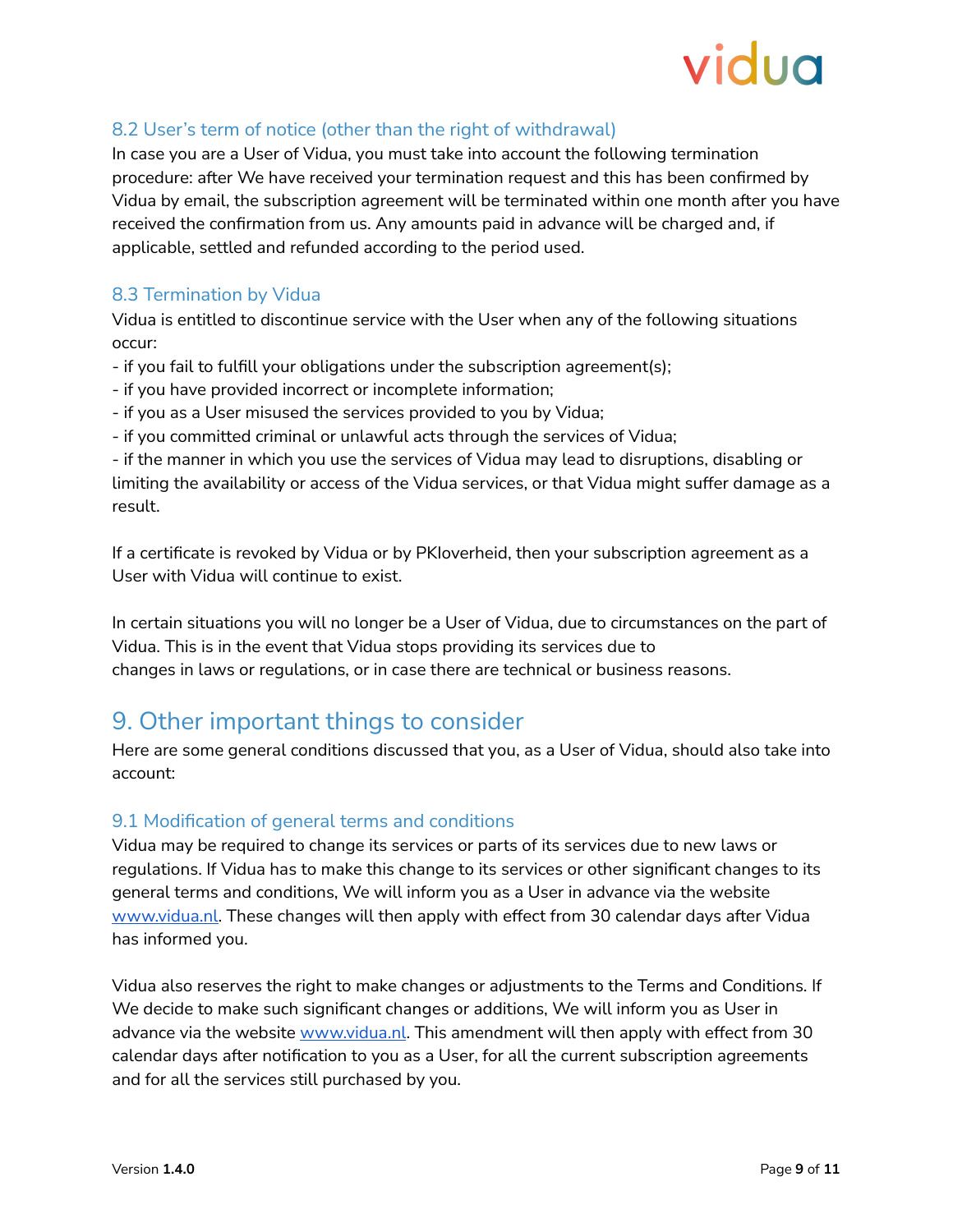When it occurs that certain conditions or agreements in these general conditions are not valid or can be destroyed, then that does not affect the validity of the other conditions and agreements described here. For the condition or agreement that is then no longer valid, Vidua shall have the right to propose a new condition and agreement that comes as close as possible to the content and purport of the previous agreement.

Deviation from these general terms and conditions is only possible if Vidua confirms this in writing in advance. What is then agreed upon in writing between Vidua and the User, and deviates from what has been determined here, will prevail. The rest of the terms and conditions that are not deviated, will continue to exist and be valid.

## <span id="page-9-0"></span>9.2 Liability, risks and force majeure

Vidua shall only be liable for damages suffered by the User or Trusting Party due to use of or reliance on the Qualified Certificate, when that damage is caused by a failure attributable to Vidua in complying with these general conditions. Vidua excludes all liability for indirect damages suffered by or because of a qualified certificate completely. Think for example of consequential damage and/or loss of profits such as reduced goodwill, lost profits or missed savings. The liability of Vidua is limited to the amount of €2.500.000 per case.

If you, as a User, have a dispute with a third party and as a result of this dispute Vidua becomes involved in a seizure or procedure, then you as User will have to reimburse all costs that Vidua suffers as a result of this reimbursement.

For the sake of completeness, Vidua explicitly states that it is not liable for all other forms of damage. In particular, Vidua is not liable for damage regarding Certificates issued or managed by it, and also not for damage which has been caused by incorrect use by the User.

If you, as a User, assert that you are entitled to compensation, you must inform Vidua as soon as possible by email, after the damage has occurred. If you, as a User, do not report this to Vidua within three (3) months after the damage arose, then your claim for compensation expires.

As a User, you indemnify Vidua against all claims of third parties. In particular, as User you indemnify Vidua for claims of third parties for damage caused by a product that has been supplied by you as User in which a part or whole of services has been provided by Vidua. Unless you as a User can prove that the damage was caused by what Vidua delivered.

If Vidua is temporarily unable to perform its services and agreements due to force majeure, then Vidua has the right to suspend its services for the duration of the force majeure. In this case Vidua understands force majeure to include all circumstances that hinder the performance of the services which Vidua cannot do anything about to remedy this. If, due to force majeure, it is not possible for Vidua to perform its services, Vidua will have the right to terminate the